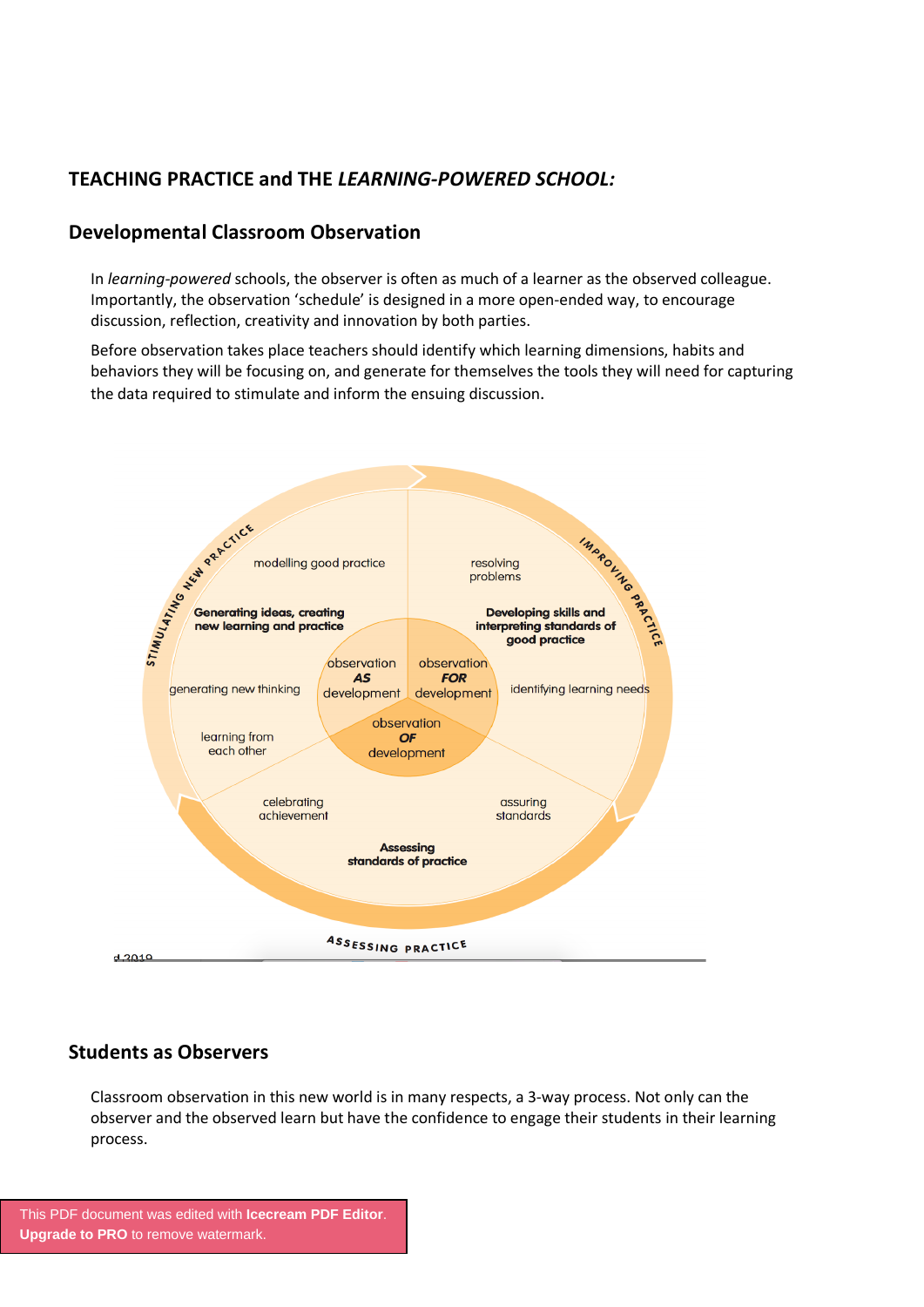Some teachers have begun to use a rating wheel such as that illustrated below to work with their students to gauge the way in which they have addressed particular learning habits during lessons.

A small group of student observers shade the chart and compare their experiences and perceptions with those of their teachers in order to identify areas for further development. Practices such as this enable teachers to ask themselves all manner of questions about the way in which their teaching is received and does much to create a living learning partnership between the teacher and their students.

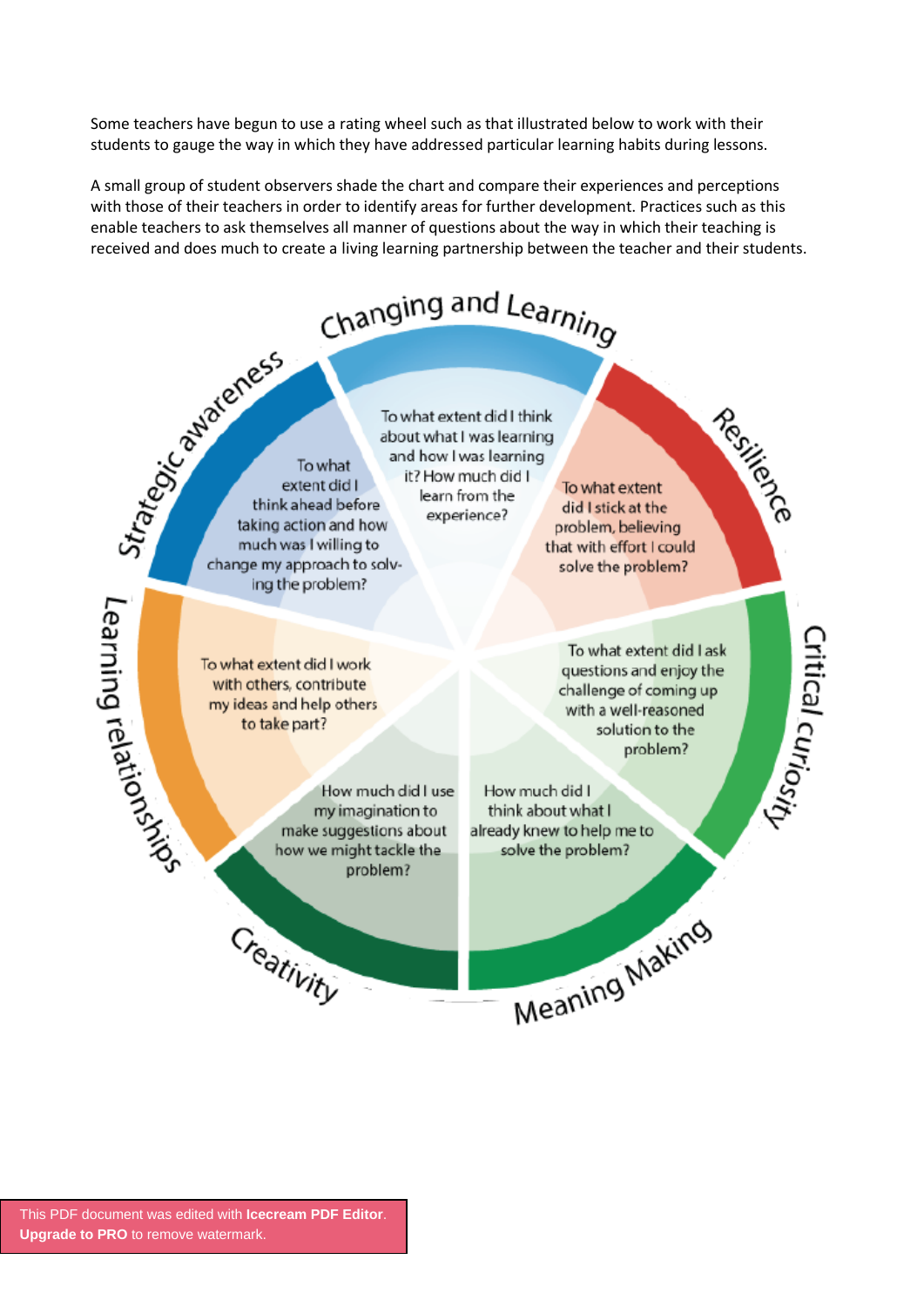# **THE 6 FREE DOWNLOADS (4)**

### **THE** *LEARNING-POWERED* **SCHOOL***:*

#### **Learning from Other Schools**

Schools seeking to adopt the *Learning Power* approach often ask: 'What does it look like in practice? Where can we go to see it in action?' Spending a day in a school that is, in some respects, further down the track can be a rewarding experience. However, it is essential to plan carefully and communicate clearly to the host school what you are interested in, in advance of a visit. Maintaining a clear focus during the visit is also important in order to optimize the gains from such an investment of valuable time. It is easy to be distracted by aspects of a new school that are more eye-catching and to realize, on the way home, that you may have missed some of the subtleties in terms of culture, teacher, student and stakeholder benefit and day to day decision-making.

Schools planning a visit will, of course, spend time coming up with an appropriate agenda and what follows is intended simply as an aide memoire:

#### **Planning what you want to find out**

#### **Questions to ask BEFORE the visit:**

- ●Who would be the best people to visit the school?
- What are we trying to find out?
- Can we ask to go into lessons where they are building *Learning Power* in the students?
- Will we be meeting the person who leads this work?
- Will it be possible to talk with other teachers and students?
- How will we be able to gauge the impact and outcomes?
- Can we look at their approaches to developing staff?
- Can we arrange a timetable for our visit?
- Can we arrange some reflection time for ourselves during the visit?

**Questions to ask DURING the visit:**

- Why and when did the school adopt these approaches?
- What has been the impact on teachers and students?
- What are the signs that this is affecting the environment and culture of the school?
- How is the building of *Learning Power* evident in lessons—is it an awkward add-on or a seamless part of the way teachers teach and learners learn?
- How important is this to the school—is it central to their strategic plan?